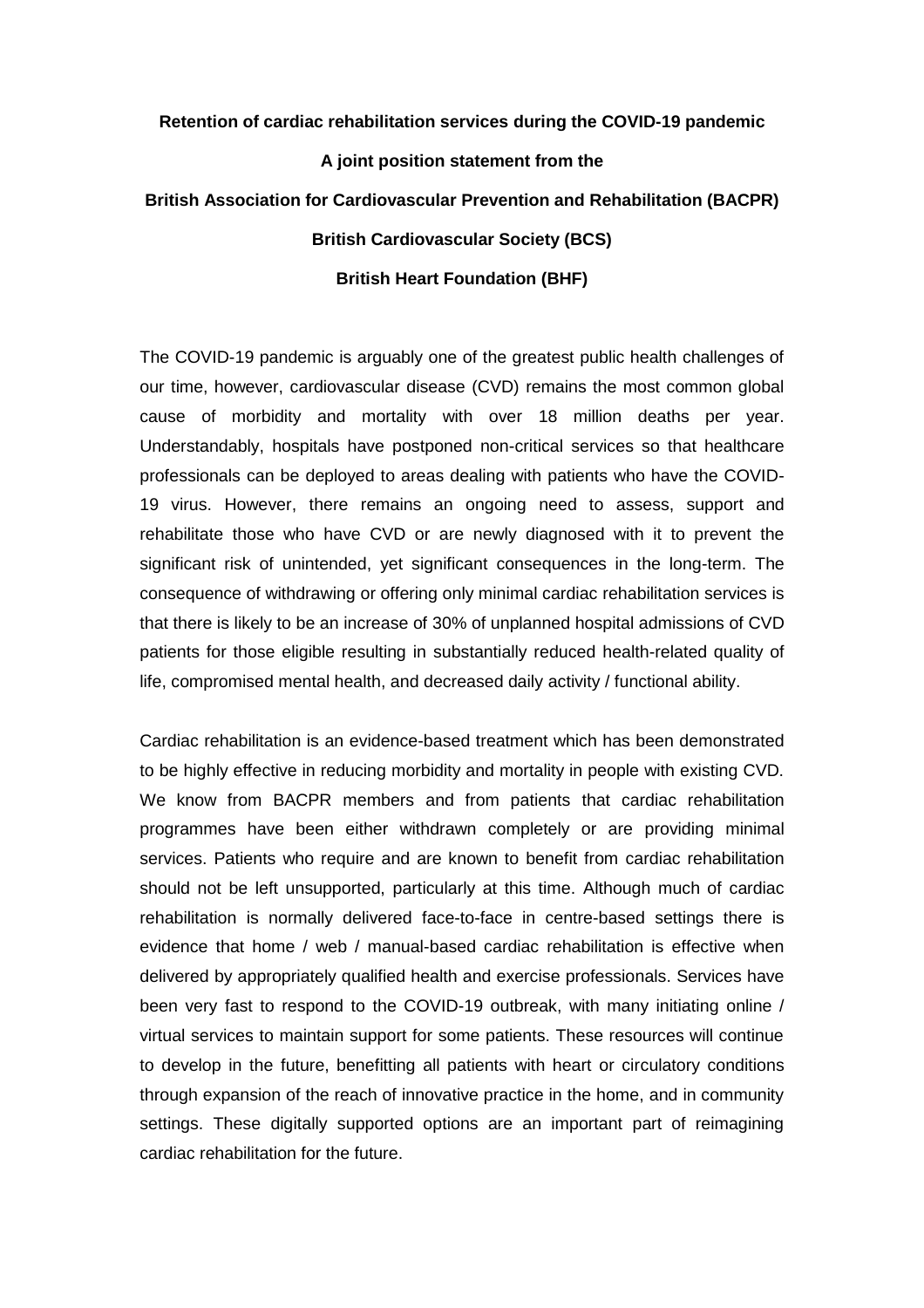Recent trends have seen a substantial reduction (circa 37%) in people presenting to hospital with cardiac symptoms, often too worried about contracting COVID-19 to go to hospital. We know that time to reperfusion is critical in reducing myocardial damage and so the consequences of patients presenting much later, often with more severe symptoms, are that they are likely to have severe long-term problems including heart failure but they may also suffer premature, preventable death. Other CVD patients have concerns about continuing with certain medications such as Angiotensin Converting Enzyme Inhibitors, that have been incorrectly associated with worse outcomes if COVID-19 is diagnosed. Abrupt cessation of these medications is likely to adversely affect cardiovascular health and must be avoided. The COVID-19 virus also seems to have substantial effects on the cardiovascular system with catastrophic consequences, including thrombosis, acute myocarditis, heart failure, and arrhythmias. People who had no prior cardiovascular history, who are acutely unwell with COVID-19, and who survive to discharge, could have lasting CVD consequences and so post-virus cardiac rehabilitation support for those patients will be essential.

Cardiac rehabilitation teams would ordinarily support patients with CVD to be active in self-managing their condition, improve their physical and mental health outcomes, enhance their quality of life and medication concordance, all of which results in fewer hospital admissions and a better quality of life. The aim during the COVID-19 pandemic is to lessen the unnecessary burden on acute NHS services and so cardiac rehabilitation should be in place to support that and reduce the deleterious effects on the healthcare system.

In the future, as the risk of COVID-19 decreases further, cardiac rehabilitation teams will need to determine when group-based sessions can safely resume, and these should be brought back as early as possible to complement digital offerings. In the long-term, it will be important to maintain digital services alongside face-to-face forms of rehabilitation to improve choice for patients and help increase uptake of services, particularly among those groups that are currently poorly represented.

This position statement therefore sets out what cardiac rehabilitation services should be prioritised at this time of COVID-19 (See Appendix 1). It should be stressed that all efforts to adhere to the BACPR Standards and Core Components of cardiovascular prevention and rehabilitation provision should be made. Most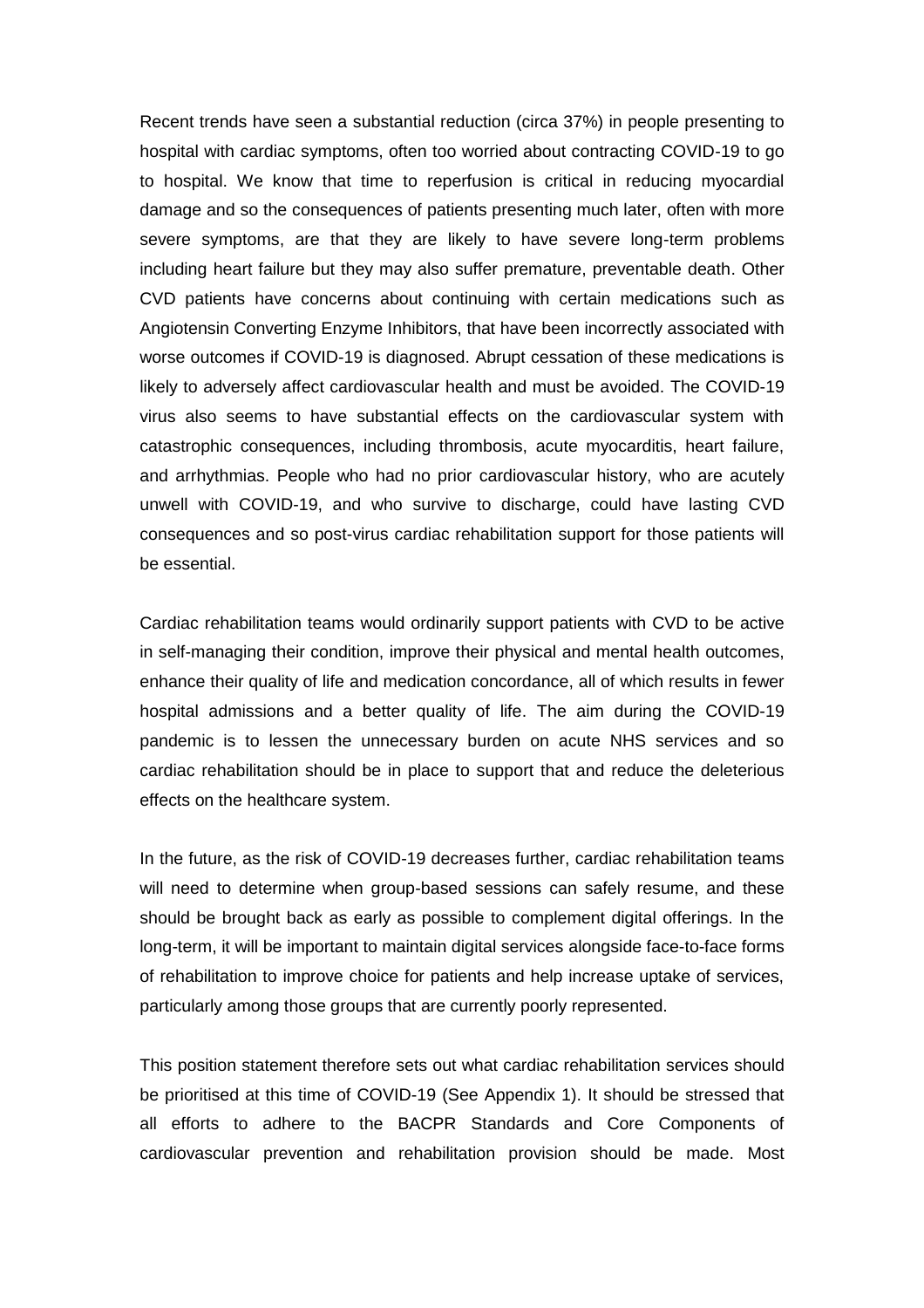certainly, comprehensive cardiac rehabilitation should be reinstituted as soon as practicably possible.

Support for cardiac rehabilitation is available from BACPR and resources can be accessed using the BACPR website. The online BACPR Forum is supported by BACPR Council and so questions and queries can be posted there, and we will answer.

**BACPR / BCS / BHF strongly recommend that priority patients should continue to be offered cardiovascular prevention and rehabilitation support during the NHS response to COVID-19.**

May 2020



**British Cardiovascular Society**